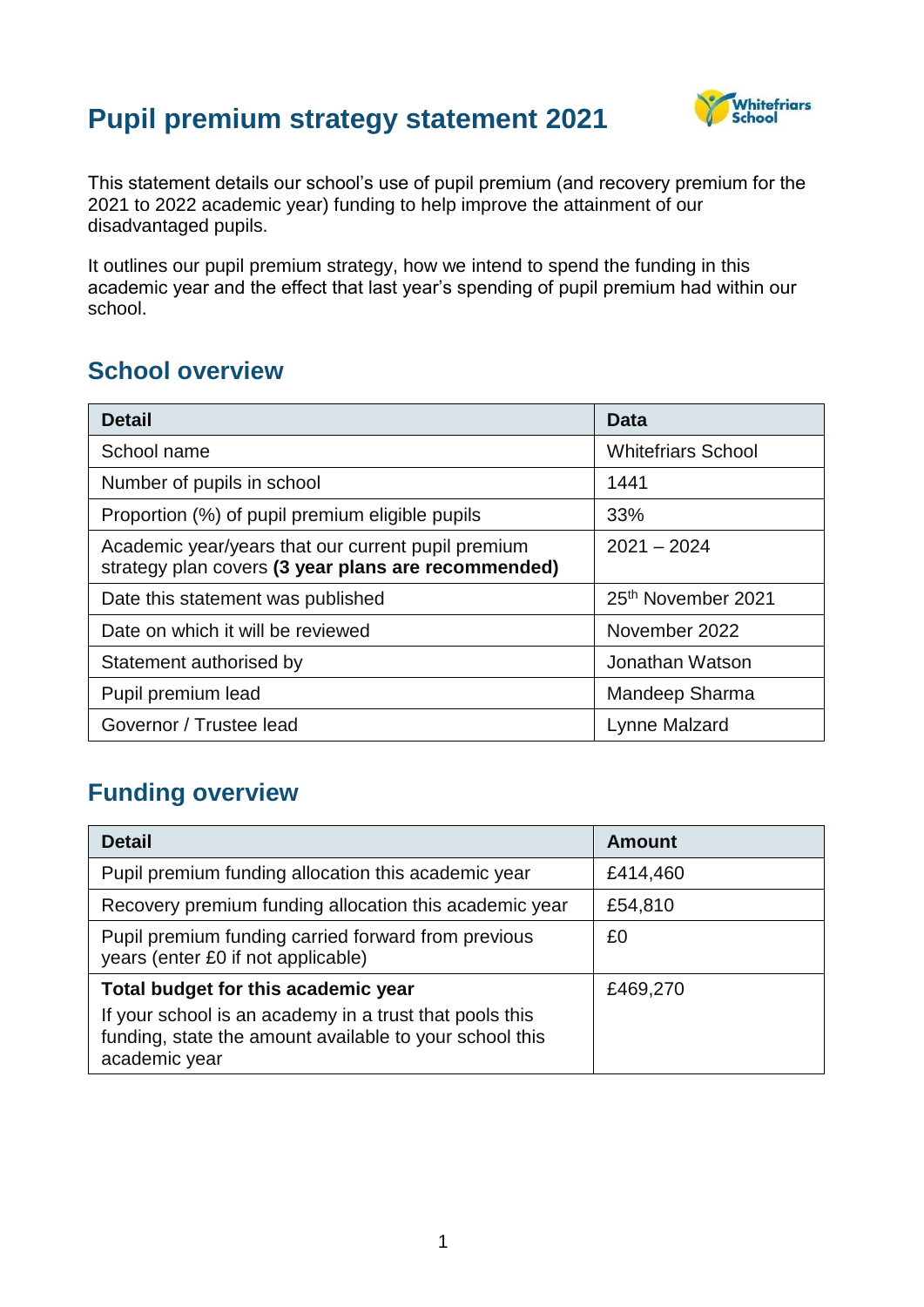# **Part A: Pupil premium strategy plan**

### **Statement of intent**

We have an ethos of high achievement for all pupils.

Our goal is to equip all our pupils with the knowledge, skills and character to make rapid progress, to achieve academic excellence and to lead successful lives. This is irrespective of the challenges they face. Our pupil premium strategy is designed to ensure that disadvantaged pupils achieve that goal.

We believe that anyone can learn anything and the growth mindset underpins everything we do. We do not believe that some pupils are bright and others are not. We believe in limitless capacity for everyone to achieve great things. This includes all disadvantaged pupils. We do not stereotype disadvantaged pupils as being less bright or having less potential. We also do not assume disadvantaged pupils face similar barriers.

We believe that high quality teaching is the most effective way to raise standards and that tailored support for individual learning needs is essential to their success. This is proven to have the greatest impact on closing the disadvantage attainment gap and at the same time will benefit the attainment of non-disadvantaged pupils in our school.

We recognise that good attendance and positive behaviour for learning forms the foundation for a successful school experience.

Our strategy is based on the EEF tiered approach to pupil premium spending and prioritises highly effective teaching, targeted academic support and wider strategies, which makes it part of our whole school ethos. We believe that what we become and what we achieve comes from great teaching, hard work and fantastic support.

# **Challenges**

This details the key challenges to achievement that we have identified among our disadvantaged pupils.

| <b>Challenge</b><br>number | <b>Detail of challenge</b>                                                                                                            |
|----------------------------|---------------------------------------------------------------------------------------------------------------------------------------|
|                            | Children begin school with attainment below the national average                                                                      |
|                            | Gaps in learning have widened as a result of school closures                                                                          |
|                            | High levels of mobility risking that children may not achieve their potential                                                         |
|                            | Pupils with higher starting points may not achieve their potential (not reach the<br>higher standard at KS1/2 and grades 7-9 at GCSE) |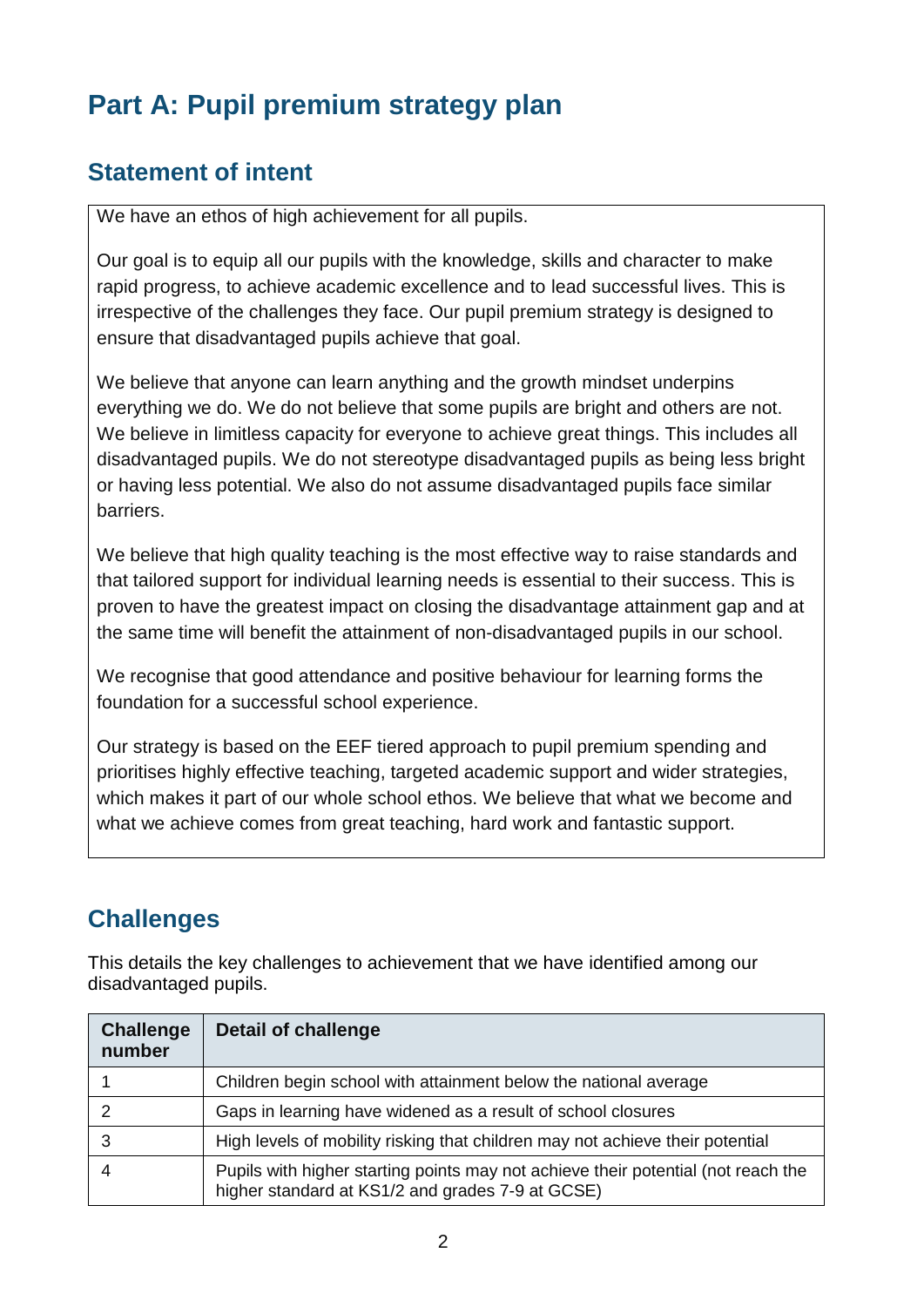| 5  | Disadvantaged pupils are less likely to reach grade 4 (pass) and grade 5<br>standard in English                               |
|----|-------------------------------------------------------------------------------------------------------------------------------|
| 6  | Disadvantaged pupils have more significant vocabluary gaps                                                                    |
|    | Disadvantaged pupils generally have lower levels of reading comprehension<br>and have less opportunities to read for pleasure |
| 8  | Greater difficulties with phonics than peers which negatively impacts<br>development as readers                               |
| 9  | Fewer enrichment opportunities outside of school                                                                              |
| 10 | Increased risk of social and emotional difficulties                                                                           |

#### **Intended outcomes**

This explains the outcomes we are aiming for **by the end of our current strategy plan**, and how we will measure whether they have been achieved.

| <b>Intended outcome</b>                                                                                                    | <b>Success criteria</b>                                                                                                                        |
|----------------------------------------------------------------------------------------------------------------------------|------------------------------------------------------------------------------------------------------------------------------------------------|
| Attainment of disadvantaged pupils to be in<br>line with non-disadvantaged pupils                                          | SATS and GCSE outcomes of<br>disadvantaged pupils to be in line with non-<br>disadvantaged pupils                                              |
| % of disadvantaged pupils reaching higher<br>standard at KS1/2 and grades 7-9 at GCSE to<br>match non-disadvantaged pupils | SATS and GCSE outcomes of<br>disadvantaged pupils to be in line with non-<br>disadvantaged pupils                                              |
| Close vocabluary gap between<br>disadvantaged and non-disadvantaged pupils                                                 | Use of tier 2 and tier 3 vocabluary by<br>disadvantaged pupils to match non-<br>disadvantaged pupils                                           |
| Reading outcomes of disadvantaged pupils to<br>match non-disadvantaged pupils                                              | KS1/KS2 reading outcomes and GCSE<br>English outcomes to show disadvantaged<br>pupils attaining in line with non-<br>disadvantaged pupils      |
| All pupils to pass the phonics check                                                                                       | All disadvantaged and non-disadvantaged<br>pupils to pass the phonics check                                                                    |
| Disadvantaged pupils to be fully involved in<br>extra-curricular clubs programme                                           | Targeted disadvantaged pupils to attend<br>and participate in a range of clubs                                                                 |
| Social and emotional needs to be fully met                                                                                 | All needs identified and provision (including<br>Place2Be) to be appropriately matched to<br>need. Continuous evaluation by inclusion<br>team. |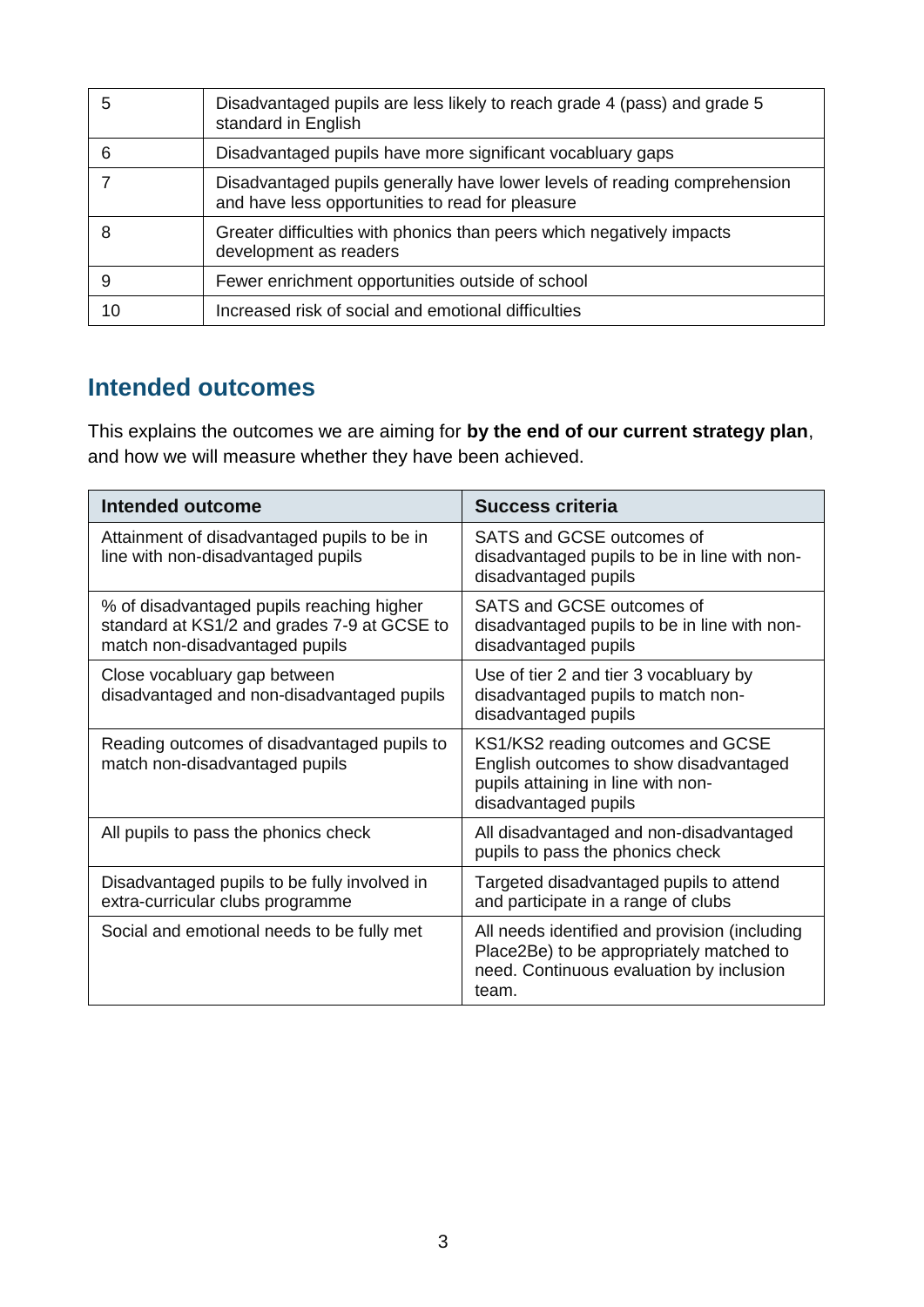# **Activity in this academic year**

This details how we intend to spend our pupil premium (and recovery premium funding) **this academic year** to address the challenges listed above.

### **Teaching (for example, CPD, recruitment and retention)**

Budgeted cost: £124,741

| <b>Activity</b>                                                                                                                             | <b>Evidence that</b><br>supports this<br>approach                                                                                | <b>Challenge</b><br>number(s)<br>addressed |
|---------------------------------------------------------------------------------------------------------------------------------------------|----------------------------------------------------------------------------------------------------------------------------------|--------------------------------------------|
| <b>TLR Maths (primary section)</b><br>Raise achievement at expected and greater<br>depth standard                                           | EEF Feedback (+6<br>months)                                                                                                      | 1234                                       |
| Embedding of Maths Mastery programme                                                                                                        | EEF Mastery learning (+5<br>months)                                                                                              |                                            |
|                                                                                                                                             | Sutton Trust (Effects of<br>high-quality teaching are<br>especially significant for<br>pupils from disadvantaged<br>backgrounds) |                                            |
|                                                                                                                                             | <b>NCTEM Teaching for</b><br>Mastery (2019)                                                                                      |                                            |
| <b>TLR English (primary section)</b><br>Raise attainment and progress in reading and<br>provision for reading for pleasure                  | <b>EEF Preparing for Literacy</b><br>(2021)                                                                                      | 1234678                                    |
| Focus on vocabluary gaps<br>Focus on further improving teaching of<br>phonics                                                               | EEF Improving literacy in<br>KS1 (2020) and KS2<br>(2021)                                                                        |                                            |
|                                                                                                                                             | EEF Phonics (+5 months)                                                                                                          |                                            |
|                                                                                                                                             | <b>EEF Reading</b><br>comprehension strategies<br>$(+6$ months)                                                                  |                                            |
|                                                                                                                                             | <b>Sutton Trust</b>                                                                                                              |                                            |
| <b>TLR Science</b> (primary section)                                                                                                        | <b>Sutton Trust</b>                                                                                                              | 1234                                       |
| Further improve teaching of science and<br>implementation of additional science<br>experiences                                              | DfE Science Research<br><b>Review (2021)</b>                                                                                     |                                            |
| <b>Additional TLR Maths (secondary section)</b><br>Raise achievement at grade 4/5 standard and<br>increase % of pupils achieving grades 7-9 | EEF Feedback (+6<br>months)                                                                                                      | 1234                                       |
|                                                                                                                                             | <b>Sutton Trust</b>                                                                                                              |                                            |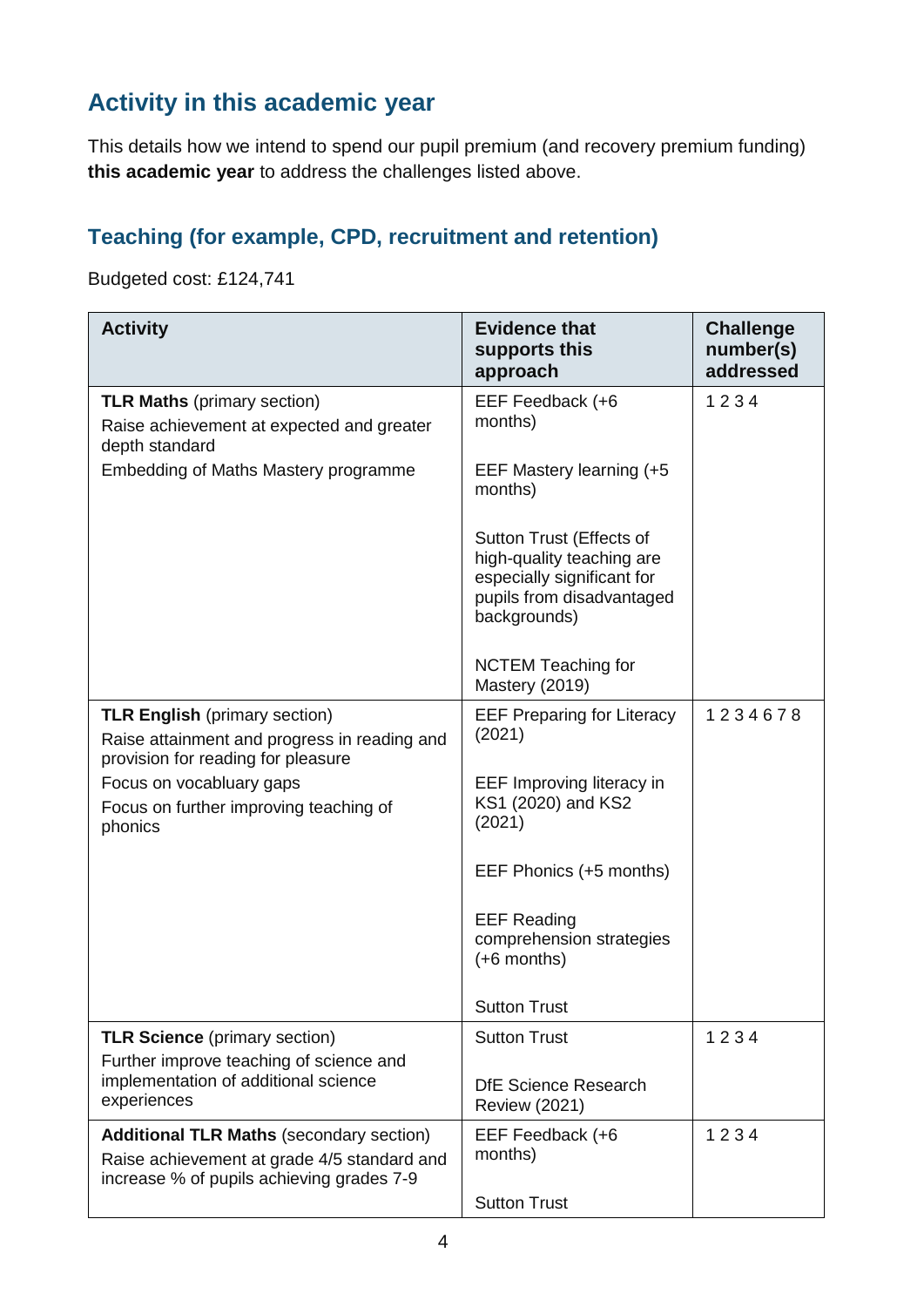| <b>Additional TLR Maths (secondary section)</b><br>Ensure disadvantage pupils achieve in line<br>with peers at GCSE level | EEF Feedback (+6<br>months)   | 1234    |
|---------------------------------------------------------------------------------------------------------------------------|-------------------------------|---------|
|                                                                                                                           | <b>Sutton Trust</b>           |         |
| <b>Additional English teacher (secondary</b><br>section)                                                                  | EEF Feedback (+6<br>months)   | 1234567 |
| Ensure pupils receive targeted support<br>(individuals and groups) to achieve grades 4<br>and 5 in English                | <b>Sutton Trust</b>           |         |
| <b>Additional teacher</b> (Year 6)<br>Targeted support to ensure pupils reach<br>expected standard in writing and maths   | EEF Feedback (+6<br>months)   | 123567  |
|                                                                                                                           | <b>Sutton Trust</b>           |         |
| <b>PPA Teacher Music (primary section)</b>                                                                                | <b>EEF Arts Participation</b> | 9       |
| Ensure all pupils experience high quality<br>music teaching and that all have access to<br>music enrichment               | research $(+ 3$ months)       |         |

### **Targeted academic support (for example, tutoring, one-to-one support structured interventions)**

Budgeted cost: £192,969

| <b>Activity</b>                                                                                                                                                                                                                           | <b>Evidence that supports</b><br>this approach                                                          | <b>Challenge</b><br>number(s)<br>addressed |
|-------------------------------------------------------------------------------------------------------------------------------------------------------------------------------------------------------------------------------------------|---------------------------------------------------------------------------------------------------------|--------------------------------------------|
| <b>Catch-up teacher</b> (primary section)<br>Increase attainment of targeted pupils below<br>track due to COVID school closures.<br>Focus on pupils with higher starting points<br>and increase % of pupils working at higher<br>standard | EEF One to one tuition (+5)<br>months)<br>EEF Small group tuition (+4<br>months)<br><b>Sutton Trust</b> | 2467                                       |
|                                                                                                                                                                                                                                           | <b>Sutton Trust Fairness First</b><br>(2021)                                                            |                                            |
| <b>English tutors (secondary section)</b><br>Increase % of pupils on track in KS3 English<br>- targeted support for individuals and groups                                                                                                | EEF One to one tuition (+5)<br>months)<br>EEF Small group tuition (+4<br>months)                        | 267                                        |
| <b>Maths tutors</b> (secondary section)<br>Increase % of pupils on track in KS3 and<br>GCSE Maths - targeted support for<br>individuals and groups                                                                                        | EEF One to one tuition (+5)<br>months)                                                                  | $\overline{2}$                             |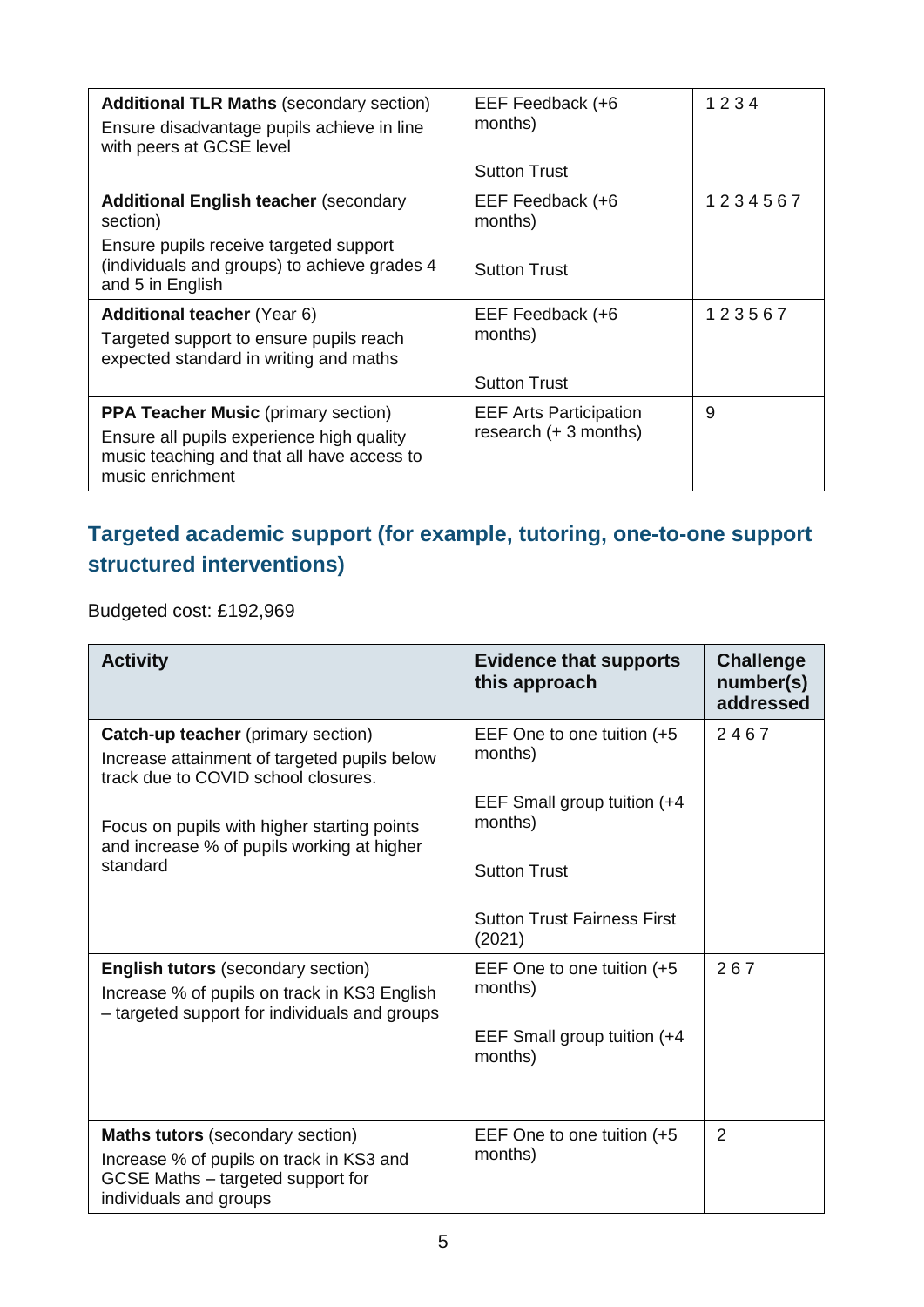|                                                                                                                                                                                                                            | EEF Small group tuition (+4<br>months)                                                          |                |
|----------------------------------------------------------------------------------------------------------------------------------------------------------------------------------------------------------------------------|-------------------------------------------------------------------------------------------------|----------------|
| <b>EAL teacher</b> (secondary section)<br>Targeted support for pupils who are new to<br>English, including in-year admissions.<br>Remove barriers to learning to ensure full<br>inclusion.                                 | EEF One to one tuition (+5<br>months)<br>EEF Small group tuition (+4<br>months)                 | 268            |
| <b>EAL tutors</b> (secondary section)<br>Targeted support for pupils who are new to<br>English, including in-year admissions.<br>Remove barriers to learning to ensure full<br>inclusion.                                  | EEF One to one tuition (+5<br>months)<br>EEF Small group tuition (+4<br>months)                 | 268            |
| Language Assistant (secondary section)<br>Individual and group support with MFL<br>speaking - targeted support to raise GCSE<br>attainment                                                                                 | EEF One to one tuition (+5<br>months)                                                           | 1234           |
| 1:1 and group reading support (primary<br>section)<br>Reading support for targeted disadvantaged<br>pupils                                                                                                                 | EEF One to one tuition (+5<br>months)                                                           | 78             |
| Pathways and careers support (secondary<br>section)<br>Disadvantaged pupils are targeted for<br>appointments with careers advisors. This<br>ensures correct higher education and<br>employment pathways.<br>Use of Unifrog | <b>Sutton Trust Fairness First</b><br>(2021)                                                    | 9 1 0          |
| <b>Bug club</b> (primary section)<br>Pupils to access targeted reading books at<br>school and home. Increased parental<br>involvement in reading.                                                                          | <b>Sutton Trust Fairness First</b><br>(2021)<br><b>EEF Parental Engagement</b><br>$(+4$ months) | $\overline{7}$ |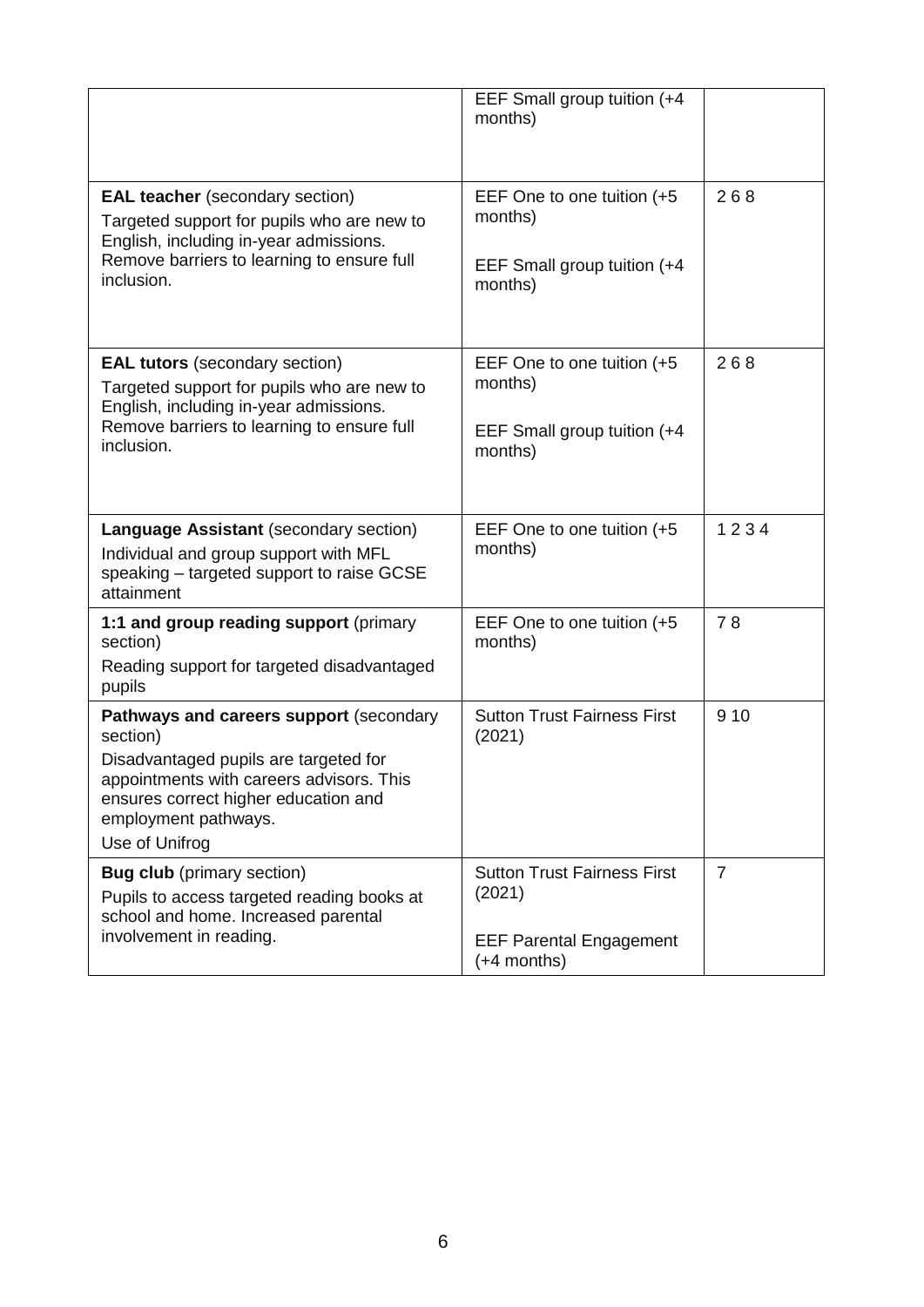### **Wider strategies (for example, related to attendance, behaviour, wellbeing)**

Budgeted cost: £190,699

| <b>Activity</b>                                                                                                                                                                                                              | <b>Evidence that supports</b><br>this approach          | <b>Challenge</b><br>number(s)<br>addressed |
|------------------------------------------------------------------------------------------------------------------------------------------------------------------------------------------------------------------------------|---------------------------------------------------------|--------------------------------------------|
| <b>AHT Inclusion</b><br>Ensure that needs of all disadvantaged pupils<br>are met                                                                                                                                             | <b>EEF Social and emotional</b><br>learning (+4 months) | 10                                         |
| <b>Art therapy</b><br>Support for vulnerable identified pupils with<br>social and emotional needs                                                                                                                            | <b>EEF Arts participation</b><br>research (+3 months)   | 10                                         |
| <b>Music therapy</b><br>Support for vulnerable identified pupils with<br>social and emotional needs                                                                                                                          | <b>EEF Arts participation</b><br>research (+3 months)   | 10                                         |
| <b>Independent Speech and Language</b><br><b>Therapy</b><br>Assess and support identified pupils                                                                                                                             | <b>EEF Oral Language</b><br>interventions (+5months)    | 10                                         |
| <b>Educational Psychologist</b><br>Cognitive testing and diagnosis of specific<br>learning difficulties with priorities to<br>disadvantaged pupils                                                                           | <b>EEF Social and emotional</b><br>learning (+4 months) | 10                                         |
| <b>Assistant Psychologist</b><br>Increase capacity to assess needs to ensure<br>correct strategy implementation                                                                                                              | <b>EEF Social and emotional</b><br>learning (+4 months) | 10                                         |
| <b>Place 2 Be</b><br>Support pupils with social, emotional and<br>mental health needs. Identify and support<br>vulnerable pupils and families. Support for<br>disadvantaged pupils to allow for full inclusion<br>in school. | <b>EEF Social and emotional</b><br>learning (+4 months) | 10                                         |
| <b>Nurture groups</b> (primary section)<br>Group sessions for pupils to support inclusion<br>in mainstream classroom (support learning<br>and behavioural needs)                                                             | <b>EEF Social and emotional</b><br>learning (+4 months) | 10                                         |
| Inclusion support worker (secondary<br>section)<br>Support for disadvantaged pupils at risk of<br>exclusion                                                                                                                  | <b>EEF Social and emotional</b><br>learning (+4 months) | 10                                         |
| <b>External respite placements</b> - Jubilee<br>Academy (secondary section)<br>External behaviour support to improve social<br>skills, reduce exclusions and allow for full<br>inclusion afterwards.                         | <b>EEF Behaviour</b><br>interventions (+4 months)       | 10                                         |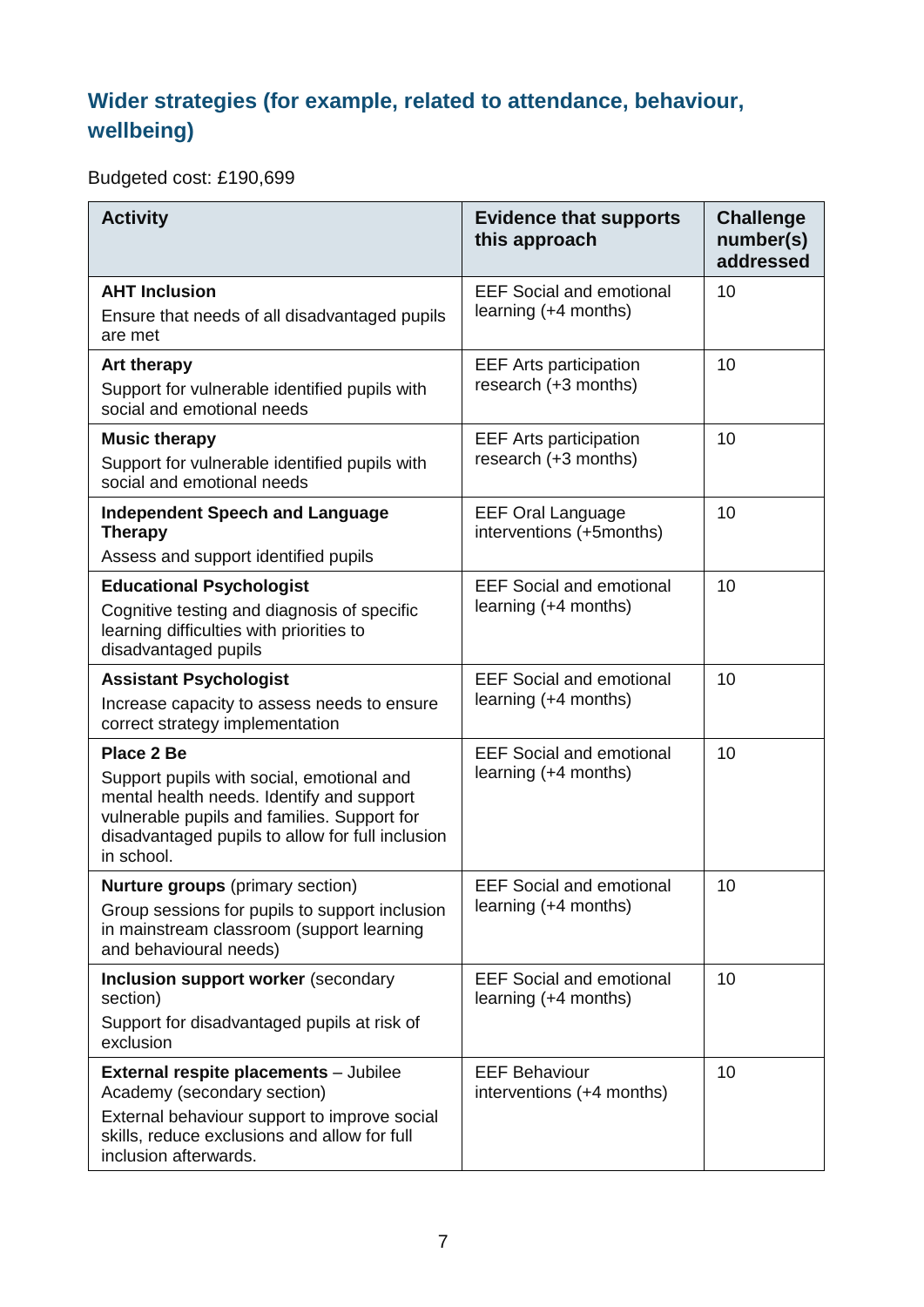| <b>Educational trips and visits</b>                                                                                                 | <b>Sutton Trust Life Lessons</b> | 9 |
|-------------------------------------------------------------------------------------------------------------------------------------|----------------------------------|---|
| Disadvantaged pupils (in receipt of pupil<br>premium) do not pay for day trips. Ensures                                             | Report (2017)                    |   |
| pupils are not precluded from opportunities<br>for financial reasons. Ensures full inclusion.                                       |                                  |   |
| <b>Music and instrument tuition</b>                                                                                                 | <b>EEF Arts participation</b>    | 9 |
| Disadvantaged pupils (in receipt of pupil<br>premium) receive instrument lessons free of                                            | research (+3 months)             |   |
| charge. Ensures that no pupils are precluded<br>from playing an instrument for financial                                            | <b>Sutton Trust Life Lessons</b> |   |
| reasons. Ensures full inclusion.                                                                                                    | Report (2017)                    |   |
| <b>Clubs</b>                                                                                                                        | <b>Sutton Trust Life Lessons</b> | 9 |
| Range of clubs are available free of charge<br>throughout the academic year.<br>Disadvantaged pupils are prioritised for<br>places. | Report (2017)                    |   |
| <b>TLR Duke of Edinburgh (secondary section)</b>                                                                                    | <b>Sutton Trust Life Lessons</b> | 9 |
| Ensure that disadvantaged pupils are<br>targeted and play a full role in school's Duke<br>of Edinburgh scheme                       | Report (2017)                    |   |
| <b>Duke of Edinburgh</b>                                                                                                            | <b>Sutton Trust Life Lessons</b> | 9 |
| Trips are subsidised for disadvantaged pupils<br>to ensure full availability of opportunity and<br>full inclusion                   | Report (2017)                    |   |

**Total budgeted cost: £508,409**